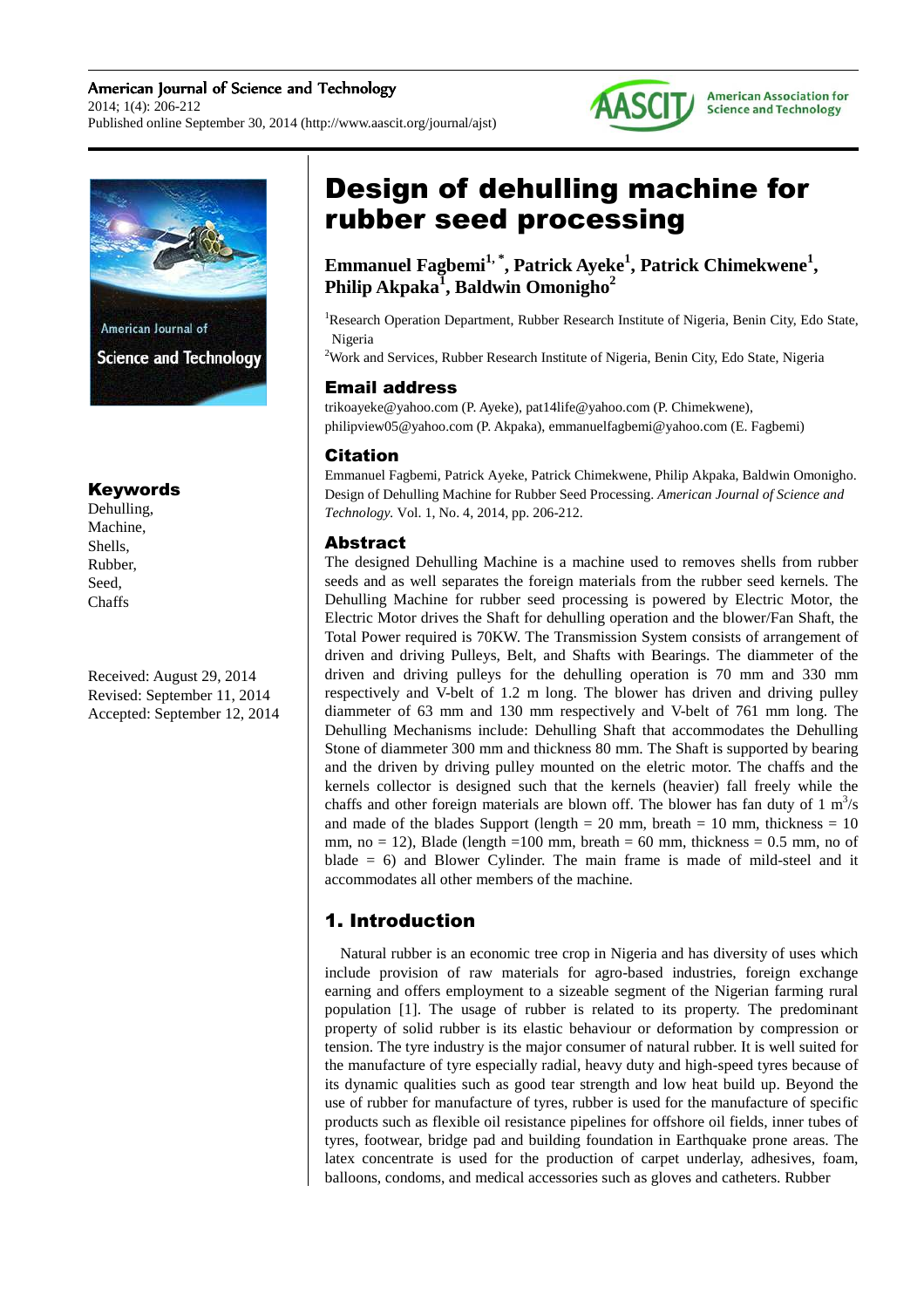wood is used for furnitu.re, particleboards and fuel [2;3].

The rubber seed weight is between 3.5-6.0 g, it is ovoid in shape with the ventral surface slightly flattened. The average sizes of rubber seed is 15.2 mm longitudinally and 2.0 mm transversely. The seed coat (husk) is hard and shiny, brown or grey to brown with numerous darker mottles or streaks on the dorsal surfaces, but few or none on the ventral side [4 The average weight of the dried seed is about 4.5 g, the kernel of the rubber seed is roughly half the weight of the total seed [5]. Rubber plant grows for about 4 – 5 years before it starts to flower. In Nigeria flowering is once between February and March, while in Malaysia flowering is twice a year between March and April and between August and September [6]. Rubber fruit drops naturally when matured and dehisces to release seeds which are then picked by hand from the plantation floor for use as seedlings which are later grafted with scions as improved planting materials or for processing into rubber seed oil. Rubber seed oil and cake are extracted from the rubber seed after processing. The oil is a semi drying oil that contain 29% saturated, 23% oleic, 32.5% linoleic and 22.5% linolenic, the oil is used in production of putty, hair shampoo and also used as industrial oil (raw materials) to replace linseed oil. The rubber seed is also used in the manufacture of putty and alkyds resins, which find application in the paint and leather industry. Furthermore, rubber seed cake extracted from rubber seeds is valuable in livestock feeds [2]. The cake contains tolerable quantities of cyanogeni glucoride and can be used as livestock concentrate after drying and toasting [7]. Nigeria has a total of about 247,100 hectares of land under rubber cultivation and it is estimated to yield a total of 43,000 tonnes of rubber seeds which if properly harnessed will add value to the downstream sector of the rubber industry in the areas employment generation for seed collection and processing. Research has shown that these seeds are useful in the manufacture of valuable consumers' goods as mentioned. It is however regrettable the crude methods of seed processing is devised by users and the urgent need for the fabrication of dehulling machine to avoid colossal loss in the processing process.

In rubber seed processing, the seeds and the kernels are crushed and processed together for extraction of rubber seed oil and cake. The research has been shown that more oil is recovered when only the kernels are processed. In this study the prospect of the use of dehulling machine is to remove the seed coat/outer shell of seeds (nuts, grains etc). The designed machine aids the rubber seed oil recovery by processing only the kernels and also saves time and energy as it dehusks and as well separates the shell from the kernel which has been done by hand picking before.

### 2. Machine Conception

The dehulling machine in view is to dehusk and separates the rubber seeds at an appreciable efficiency, lower power consumption with relatively low cost. The machine components and system mechanism consist of the following:

### *Feeding Hopper*

This serves as the inlet of the machine, it is trapezoid in shape, and accommodates the whole seeds from which the kernels is to be removed.

#### *Shaft*

Shaft is a transmission element for dehulling operation as well as the blowing operation, the first shaft is for dehulling operation that rotates the dehulling stone and the second shaft carries the fan blade of the dehuller blower.

#### *Blowing/Cleaning Unit (Fan)*

This cleans/separates the dehulled rubber seed kernels by removing the shells and other foreign materials by blowing stream of air across the mass of dehulled seeds and other plant materials. The considerations for effective design of the blowing unit are to determine the appropriate volume of air and the discharge rate.

#### *Main Frame*

The main frame is the main body of the machine on which the other members are rested.

#### *Pulley and Transmission Belt*

The pulley and belt are transmission system through which shafts is coupled to the electric motor.

*Foreign Materials/ Chaffs Outlets* 

Foreign materials and chaffs are blown through the foreign materials/chaffs outlets. The outlet is inclined to allow the seed to slide back directly below the dehulling unit housing, while the foreign materials and chaffs are blown off. The blown off chaffs are collected at the outlets of inclined tray and the kernels are collected at the bottom outlets.

*Dehulling Chamber/Dehulling Stone Housing* 

This is where the dehulling operation takes place and it accommodates the dehulling stone.

*Operation of the Machine* 

The rubber seeds to be dehulled are feed into the hopper; the dehulling point is located between the dehulling stone and the housing. Due to the pressure exerted by the rotating dehulling stone, the rubber seed kernels are separated from the seed and collected at the bottom along with the shells. The shells or husks are separated from the kernels by means of blower. The cleaned kernels are therefore collected at the bottom outlets.

The efficiency of the operation of the dehulling machine depends on: physical properties of the rubber seed e.g. size, shape, hardness, e.t.c., the feed rate of the charge, the dehulling speed and effectiveness of the dehulling surface in the dehulling chamber and the volume of effective air to blow the chaffs and other consideration, which include the moisture content.

### 3. Material Selection

*Belt a and pulley*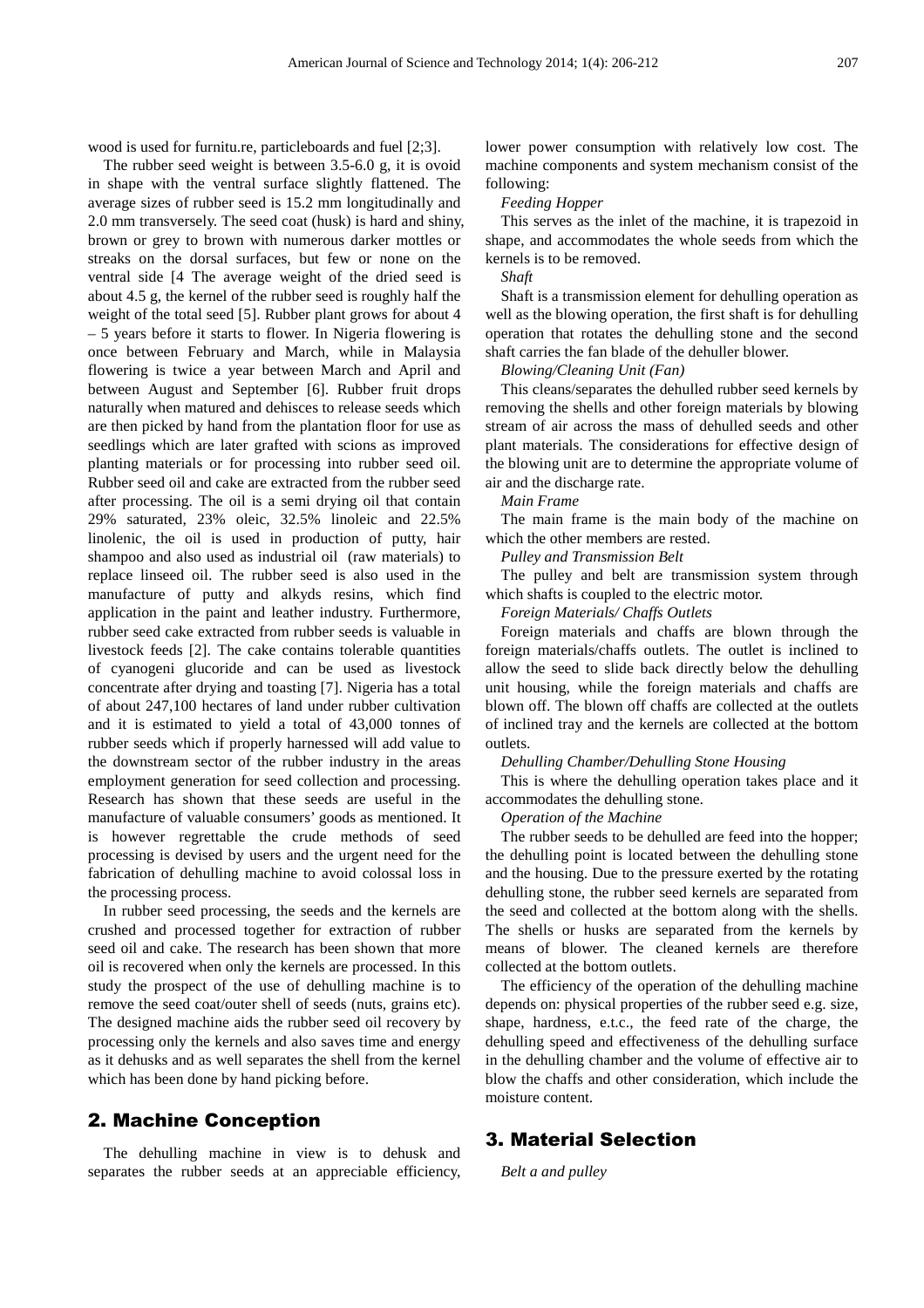The selection of v-belt is based upon obtaining a long and free life. The selection is also hinged on its efficiency. In general, efficiency of v-belt ranges from 70 % - 90 %. Therefore, this type of belt is chosen with the following dimensions.

$$
w = 20mm = 0.02m, h = 11mm = 0.011m,
$$
  
the pitch width(p) = 17mm = 0.017.

The required speed for v-belt is 4000rpm. If the belt runs faster than 5000rpm or much slower than 1000rpm trouble may be encountered [Joseph et al, 1983]. Also the minimum recommended pitch diameter  $(D_n) = 125$ mm

*First Set of Pulley*

The first set of pulley is the electric motor and fan (blower) pulleys

$$
[N_1 = 1000rpm \rightarrow selected, N_2 = 2050 rpm [1]
$$

Assumption = 
$$
d_1 = 130 \text{mm}
$$
,  $d_2 = \frac{(N_1 d_1)}{N_2}$ ,  $d_2 = 63 \text{mm}$ ]

*Second Set of Pulley* 

This set of pulley is for electric motor and shelling/dehulling stone pulley.

$$
[d_3 = N_4 d_4, N_3 = N_1 = 1000 rpm ,d_3 = 70 mm (assumed), d_4 = \frac{(N_1 d_3)}{N_3} N_4 = 210 rpm.
$$
  
[Duraism and Manian, 1990]

The pulley of steel material is selected due to its strength. The density of mild steel=  $7840 \ kg/m^3$  [10]

*Shafts*

Due to the strength, toughness, reliability on resistance to shock and repeated loading, steel material is selected for the shaft to accommodate the loads that would be impacted on it. The parameters to be considered on shaft design calculation include; maximum allowable stress for shaft  $(\sigma)$ , maximum shear stress  $(\tau)$ , density of steel  $(\rho)$ , combine shock and fatigue factor as applied to torsion  $(k_t)$ , combine shock and fatigue factor as applied to bending  $(k_h)$  [10].

*Dehulling Stone*

Dehulling stone is made from metal sheet, parameter considered in selecting dehulling stone include; density  $(\rho)$ , ultimate tensile strength [11].

The thickness of the metal sheet= $2m$ , the diameter of dehulling stone=  $300mm$ , allowances between the dehulling stone and narking surface  $= 21 mm$  wrt average size of rubber seed.

#### 3.1. Fan

[Cylinder diameter=  $30mm = 0.03m$ , Cylinder length=  $120mm = 0.12m$ 

*Blade Support* 

 $Length = 20mm = 0.02m$ ,  $Breath = 10mm = 0.01m$ ,  $Thickness = 10mm = 0.01m$  Number of Support  $=$ 12 *Blade* 

Length = 100mm = .1m *Breath* = 60mm =  
0.06m, Thichness = 0.5mm = 0.0005m,  
Number of Blades =6, Fan Duty = 
$$
1m^3/s
$$

The assumed values are selected for better construction to meet up with the objectives of the project.

### 3.2. Design Calculation

Belt Design *Length of the belt* 

$$
L_1 = \frac{\pi}{2}(d_2 + d_1) + 2 x + \frac{(d_2 - d_1)^2}{4x} [10]
$$

Where  $x =$  centre of the sheaves  $= \frac{1}{2}$  $\frac{1}{2}(d_2 + d_1) + d_1$  [8]

*First Set of Pulley ;( Blower and Motor Pulley)* 

$$
[d_1 = 130mm = 0.14m, d_2 = 63mm = 0.06m, x = 0.2265m,]; L_1 = 0.7611m
$$

*Second Set of Pulleys: (dehulling pulley and the motor pulley)* 

$$
[d_4 = 0.333m, d_3 = 0.07m, x = 0.27m]
$$
  

$$
L_2 = 1.2m
$$

*Tension in the Belt* 

 $T_1$  $\frac{H_1}{T_2} = e^{\alpha \mu}$ , [T<sub>1</sub> = tension in the tight side(N)[3],

 $T_2 =$  tension in the slack side(N) $\alpha =$ wrap angle on the smaller pulley,  $\mu = coefficient of friction.]$ 



#### Diagram. 1

$$
[\alpha_1 = (180 - 2\beta); 180 - 2\sin^{-1}\left(\frac{R-r}{c}\right), \alpha_2 = (180 - 2\beta); 180 - 2\sin^{-1}\left(\frac{R-r}{c}\right)]
$$

*a. First Set of Pulleys* 

$$
[R = 65mm, r = 31.5mm, c = 226.5mm]
$$

$$
\beta = \sin^{-1} \frac{(R-r)}{c}, \ \beta = 8.51^{\circ}, \ \alpha = 162.98^{\circ}
$$

*Power in the Belt is given by:* 

$$
p = \frac{(T_2 - T_1)}{1000} \ v = 0.5kw \ [12]
$$

*Belt Speed*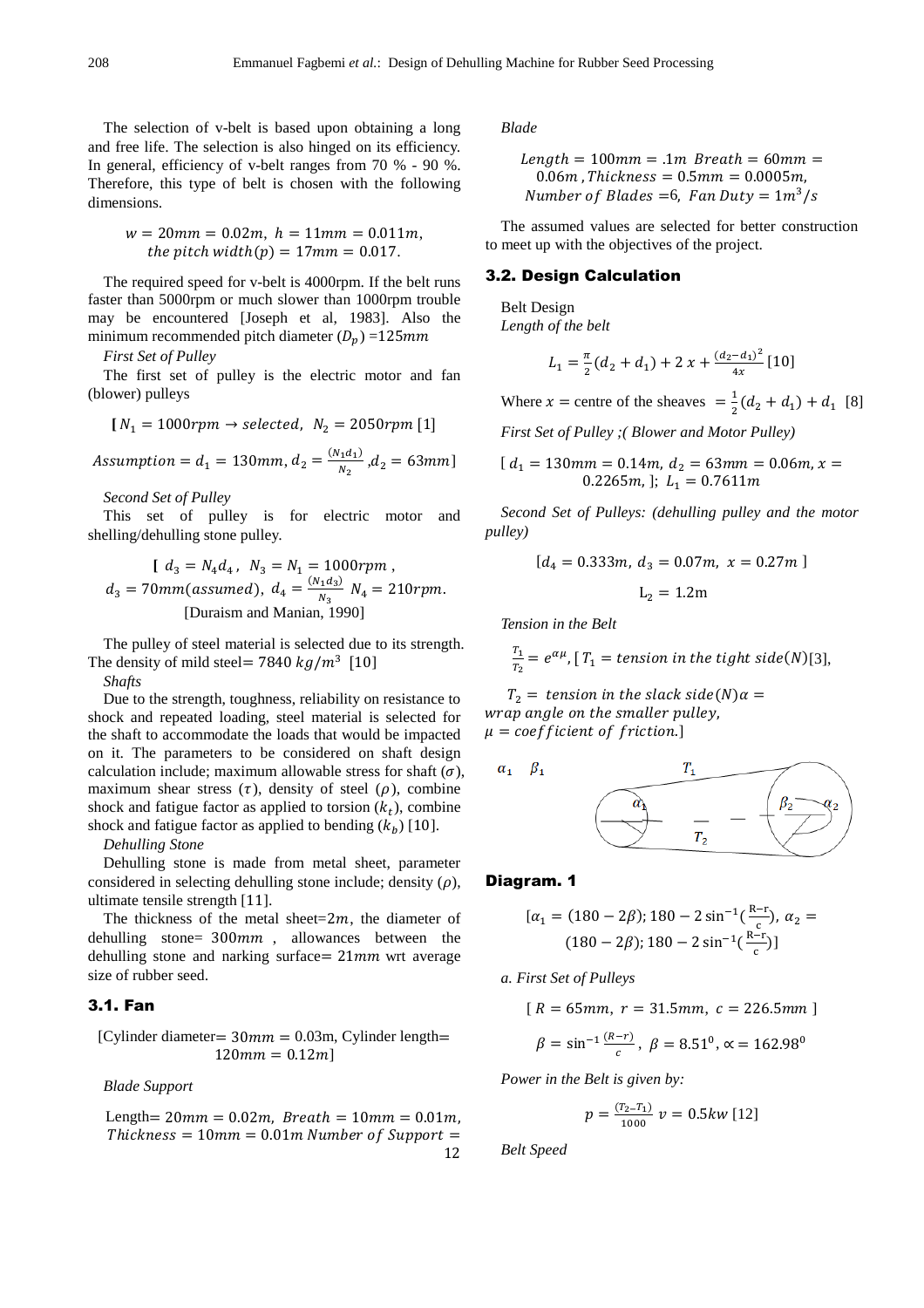$$
v = \frac{\pi d_1 N}{60} = 6.8 m /_{S.}
$$

Therefore;  $T_1 - T_2 = \frac{(1000 P)}{V}$  $\frac{1}{v}$  = 73.42N *Torque Developed is given by:* 

$$
T_r = (T_1 - T_2) \frac{d_2}{2} = 2.31 Nm
$$

*b. Second Set Pulleys* 

 $sin \beta = \frac{(R-r)}{x}$ , [R = 166.5mm, r = 35mm, x =  $271.5mm,$ ]

$$
\beta = 28.97^{\circ}, \alpha = 122.06^{\circ}
$$

### Tension in the both Sets of Pulley

*First Set of Pulleys* 

$$
[\alpha \text{ in radian} = 162.98 \times \frac{\pi}{180} = 2.84 \text{ rad.}]
$$
\n
$$
\frac{T_1}{T_2} = e^{0.52 \times 2.83}, T_1 = T_2 \times 4.4,
$$
\n
$$
P = \frac{(T_1 - T_2)V}{1000},
$$
\n
$$
T = \frac{P \times 1000}{1000} = 24.681, \quad \text{or} \quad \text{or} \quad \text{or} \quad \text{or} \quad \text{or} \quad \text{or} \quad \text{or} \quad \text{or} \quad \text{or} \quad \text{or} \quad \text{or} \quad \text{or} \quad \text{or} \quad \text{or} \quad \text{or} \quad \text{or} \quad \text{or} \quad \text{or} \quad \text{or} \quad \text{or} \quad \text{or} \quad \text{or} \quad \text{or} \quad \text{or} \quad \text{or} \quad \text{or} \quad \text{or} \quad \text{or} \quad \text{or} \quad \text{or} \quad \text{or} \quad \text{or} \quad \text{or} \quad \text{or} \quad \text{or} \quad \text{or} \quad \text{or} \quad \text{or} \quad \text{or} \quad \text{or} \quad \text{or} \quad \text{or} \quad \text{or} \quad \text{or} \quad \text{or} \quad \text{or} \quad \text{or} \quad \text{or} \quad \text{or} \quad \text{or} \quad \text{or} \quad \text{or} \quad \text{or} \quad \text{or} \quad \text{or} \quad \text{or} \quad \text{or} \quad \text{or} \quad \text{or} \quad \text{or} \quad \text{or} \quad \text{or} \quad \text{or} \quad \text{or} \quad \text{or} \quad \text{or} \quad \text{or} \quad \text{or} \quad \text{or} \quad \text{or} \quad \text{or} \quad \text{or} \quad \text{or} \quad \text{or} \quad \text{or} \quad \text{or} \quad \text{or} \quad \text{or} \quad \text{or} \quad \text{or} \quad \text{or} \quad \text{or} \quad \text{or} \quad \text{or} \quad \text{or} \quad \text{or} \quad \
$$

$$
T_2 = \frac{P \times 1000}{3.4 \times V}, = 21.63N \text{ and } T_1 = 95.172N.
$$

*Torque is given by:* 

$$
T_R = M_t = (T_1 - T_2) \frac{d_3}{2} [10]
$$

$$
= 12.24 Nm
$$

*Second Set of pulleys* 

$$
[\alpha \text{ in radian} = 122.06 \times \frac{\pi}{180} = 2.13 \text{ rad}, ]
$$
\n
$$
\frac{T_1}{T_2} = e^{\alpha \mu} = e^{0.52 \times 2.13}, \ P = \frac{(T_1 - T_2)V}{1000}
$$
\n
$$
T_1 = T_2 \times 3.03, \ T_2 = \frac{P \times 1000}{2.03 \times V} = 14.13N
$$
\n
$$
T_1 = 42.82N
$$

For Transmission Shafts, maximum permissible working stress in tension and compression ( $\sigma$ ) is 112Mpa and maximum permissible shear stress  $(\tau)$  is 56*Mpa* [11].

*The Dynamic Loads on the Shaft Pulley* 

Cross volume  $(v_c)$  of pulley= $\frac{\pi w d_4^2}{4}$  $\frac{\sqrt{a_4}}{4} = 1.74 \times 10^{-3} m^3$  [9]

Volume of the groove on the pulley $(v_a)$ 

$$
= \text{belt cross sectional area} \times \text{diameter}
$$

$$
= d_4 \times w \times h \times \pi = 2.30 \times 10^{-4} m^3
$$

Net volume of pulley:

 $v_{net} = v_{c} - v_{g} = 15.1 \times 10^{-4} m^{3}$ 

Force exerted by the Pulley $(F_p)$ 

 $=$  weight of the pulley acting on the shaft

 $= density(\rho) \times volume(v_{net}) \times g$ 

$$
= 116.13N
$$

*Dehulling Stone* 

Volume of Dehulling Stone =  $\pi r^2 l$  [9]

$$
[r = dehulling stone radius = 0.15m, l = dehulling stone thickness = 0.08m volume = 0.0057m3]
$$

Weight of the Stone=  $\rho \times vol \times g$  = 434.97*N* 

*Weight of the Rubber Seeds* 

The average weight of rubber seed (dried) is about  $4.5q$ [13].

The Capacity of the Designed Hopper

$$
\frac{(ab+b^2\tan\theta)c}{2} = \frac{(150\times250) + 250^2\tan 29)150}{2} = 8.2 \times 10^{-3} m^3
$$

$$
\frac{b}{e} = \cos\theta, \ e = \frac{250}{\cos\theta} = 0.286m.
$$

*Gravimetric Capacity of the Hopper* 

The gravimetric capacity of the hopper is an estimate from the weight of the seeds that will be resting in the hopper.

Density 
$$
(\rho) = \frac{mass}{volume}
$$

mass= volume  $\times$  density (Density of Rubber Seed=  $548.8g/m^3$ )

Gravitational Capacity=  $mass = volume$  volumetric capacity  $\times$ density of rubber seed.

> Volume of Rubber Seed  $\,=$  volume that will occupy the hopper

= volume of the hopper =  $8.2 \times 10^{-3} m^3$ . [  $m =$  $4.5g$  (dried seed)]  $[10]$ 

Mass = volume  $\times$  density = 8.2  $\times$  10<sup>-3</sup>  $\times$   $\rho_r$ 

Total Weight of Rubber Seed in the Hopper

$$
= ma = (4.5 \times 9.81)N = 44.15N \quad [10]
$$

*Rupture Force* 

Rupture force refers to the hardness of the rubber seed shell, tested and found to be 0.61N [http/polymerweb.com].

Total Weight on the Dehulling Shaft:

 $= 44.15 + 434.97 + 116.13 + 0.61 = 595.86N$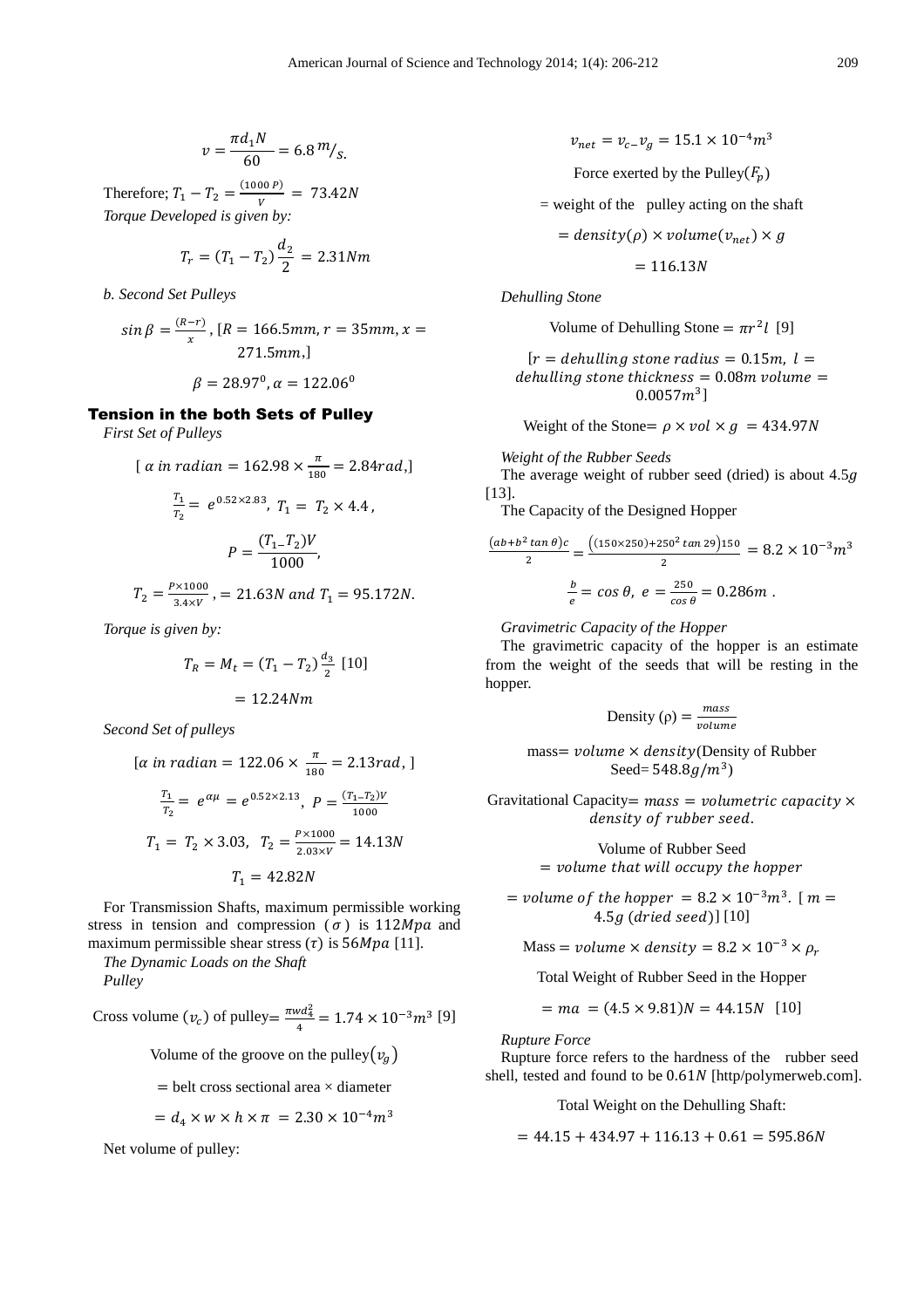



*Figure 1. Vertical load consideration* 

 $[F_2 = 116.13N, F_2 = 434.97N, F_3 = 44.76N]$ 

*Taking moment about B* 

$$
R_A = 417.23N
$$

Total upward forces = total downward force

$$
R_B=178.63N
$$

*Table 1. Shear Force and the Bending Moment for Vertical Loading Consideration.* 

| S/N | $\text{Forces}(\textbf{N})$ | Point(m)      | <b>Shear Force</b> | <b>Bending</b>     |
|-----|-----------------------------|---------------|--------------------|--------------------|
|     |                             |               | (N)                | <b>Moment</b> (Nm) |
|     | 116.13                      | $\mathcal{O}$ | $-116.13$          |                    |
| 2   | 434.17                      | $400$ from A  | 301.1              | $-17.42$           |
| 3   | 44.76                       | 180 from B    | $-133.8$           | 57.86              |
| 4   | 417.2                       | $150$ from A  | $-178.63$          | 32.16              |
|     | 178.65                      | $\mathcal{O}$ |                    |                    |

Source: Data Analysis

#### *Horizontal Loading Consideration*

Horizotal loading is produced due to the pull (tension) of the belt on the pulley against the shaft and force against the rupture force of the seeds [13]

Tension = 
$$
T_1 + T_2 = F_4 = 116.802N
$$
 (*calculated*)  
 $F_5 = force against the rupture force = 44.76N$ 



*Figure 2. Horizontal Loading Consideration* 

Taking Moment About D:

$$
R_c = 148.69N
$$

Downward Forces = Upward Forces:

$$
R_D=12.87N
$$

*Table 2. shear force and the bending moment for Horizontal Loading Consideration* 

| S/N | Forces $(N)$ | Point(m)     | Shear       | <b>Bending</b>     |
|-----|--------------|--------------|-------------|--------------------|
|     |              |              | Force $(N)$ | <b>Moment</b> (Nm) |
|     | 116.802      | $150$ from C | $-116.80$   |                    |
|     | 44.67        | 180 from D   | 31.89       | $-17,-52$          |
| 3   | 148.61       | 150 from $C$ | $-12.87$    | 2.32               |
|     | 12.87        |              |             |                    |

Source: Data analysis

Max. Vertical Bending Moment  $M_V = 57.86 Nm$ Max. Horizontal Bending Moment  $M_H = -17.52Nm$ 

Max. Bending Moment  $M_b = [M_V^2 + M_H^2]_2^{\frac{1}{2}} = 60.45 Nm$ *Shaft Diameter* 

$$
d^{3} = \frac{16}{\pi s_{s}} \sqrt[2]{[(K_{b}M_{b})^{2} + (K_{t}M_{t})^{2}]}
$$

 $[K_t = 1.75 \, selected, K_b = 1.45 = selected, S_s = Shear$ Stress (constant) =  $45MPa$  [10]

Diameter (d) of dehulling Shaft:  $d = 21.5$ mm  $d$  of 30 $mm$  is selected for safety, factor of safety  $=\frac{30}{21}$  $\frac{56}{21.5} = 1.4$ 

#### 3.4. Fan Design

Centrifugal fan type is selected for this design work because it is relatively inexpensive and self cleaning [10].

### 3.4.1. Fan Shaft Design

Weights acting on the fan shaft are: weight of cylinder holding the blade support, weight of the blade support, weight of the pulley and weight of the blade

*Weight of the Pulley* 

Gross Volume of Pulley 
$$
(gv_v)
$$
 =  $\frac{\pi d_3^2 w}{4}$  = 7.6979 x  
10<sup>-5</sup>m<sup>3</sup>

Volume of Groove on the Pulley  $(v_a)$ 

 $=$ belt cross sectional area $\times \pi \pi d_3 = \frac{1}{2}$  $\frac{1}{2}(w+p)h\pi d_3$ 

 $= 4.47 \times 10^{-5} m^3, p = 0.07 m, w = 0.02 m, h = 0.011 m$ 

Net vol. of pulley =  $(7.698 - 4.47) \times 10^{-3} = 3.23 \times$  $10^{-5}m^3$ 

Weight of pulley = density volume  $\times g = 2.48N$ 

$$
Weight of Cylinder(w_c)
$$

Volume of cylinder =  $\pi r^2 l = 8.48 \times 10^{-3} m^3$  ( $r =$  $0.015m, l = 0.12m$ 

 $w_c = vol \times density \times 9.81 = 6.52N$ 

*Weight of Blade Support (*<sup>w</sup> *)* 

 $w_c =$  length  $\times$  breath  $\times$  thickness  $\times$  density  $\times$  9.81  $\times$  no of blade supports

 $= 0.02 \times 0.01 \times 0.01 \times 7840 \times 9.81 \times 12 = 1.85N$ 

*Weight of Blades (W<sub>b</sub>)* 

 $w_b =$  length  $\times$  breath  $\times$  thickness  $\times$  density  $\times$  9.81  $\times$  no of blades

 $= 0.1 \times 0.06 \times 0.0005 \times 6 \times 7840 \times 9.81 = 1.380N$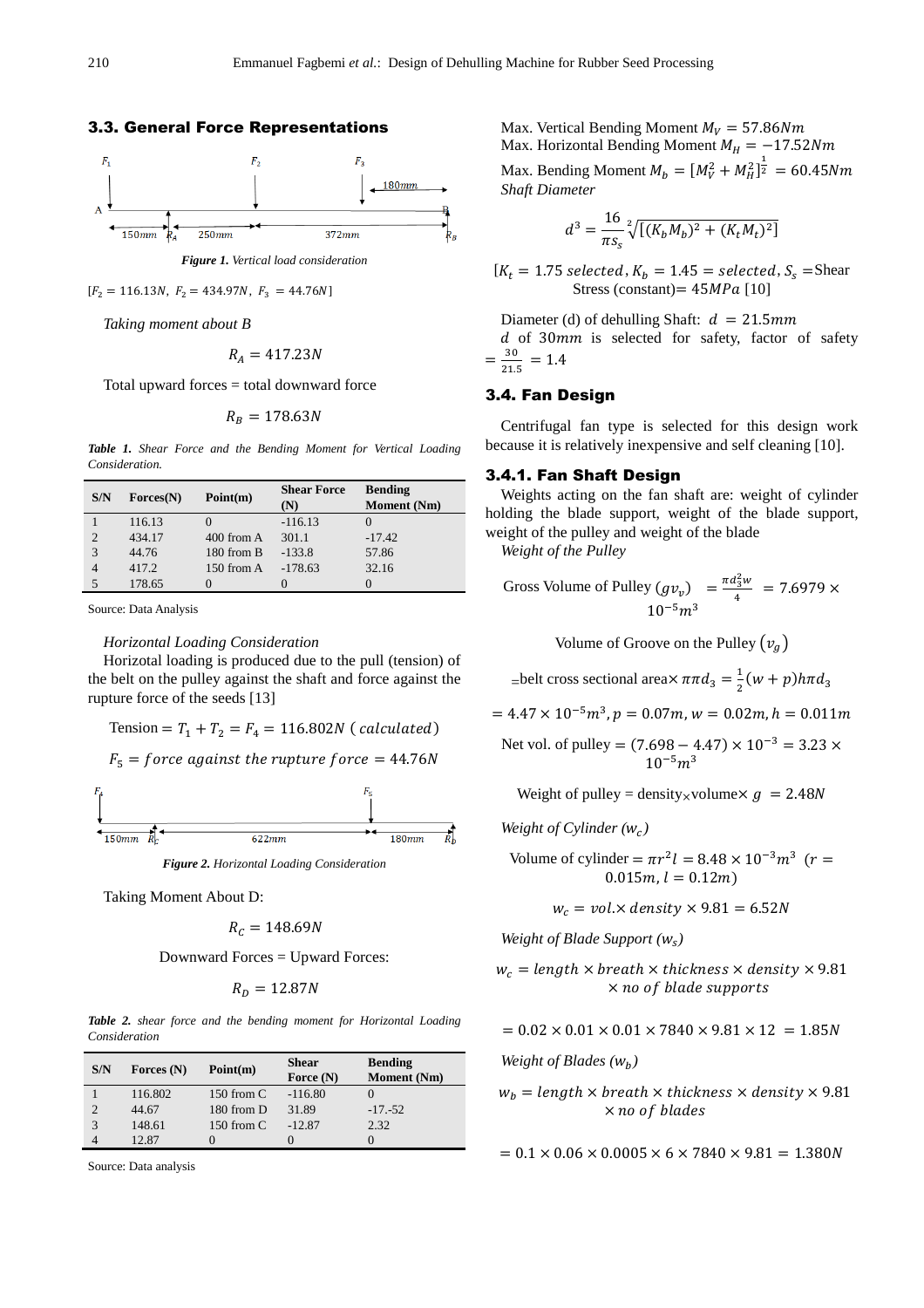*Total Weight on the Fan Shaft*  $(W_T)$ 

$$
W_T = w_p + w_c + w_s + w_b = 12.23 \text{N}.
$$

Diammeter of Fan Shaft selected is 30mm [14]

### 3.5. Power Required

Total power required= power to drive the stone  $+$  power to drive the fan (Blower) [11]

$$
F_D = F_F + F_R, (P_D = F_D V = F_D \omega); \omega = 26.18 \text{ rad/sec} \text{ J}
$$

$$
F_R = \frac{w}{a} \omega^2 = F_R = 30.4 \text{ KN}.
$$

$$
F_C = m\omega^2 = 30.4 \text{ KN} \text{ (m = 4.944 } k_a)
$$

$$
F_F = \mu. (F_C + 0.61) = 14.5 \, KN
$$

$$
((\mu = 0.477 \, (\text{selected}))
$$

$$
F_D = F_F - F_R = 15.9 KN
$$

$$
P_D = F_D V = F_D \omega r. \, (\omega = 26.18 \frac{\text{rad}}{\text{sec}})
$$

$$
P_D = F_D V = F_D \omega r. \quad (\omega = 26.18 \frac{r \omega a}{\text{sec.}},
$$
  

$$
r = radius \text{ of pulley} = 166.5 \text{mm})
$$

 $P_D = 69.30KW$ 

*For the Blower;* 

power=
$$
\frac{(P_S \times Q)}{0.75}
$$
 [6]

$$
Q = \text{Fan duty} \left( \frac{m^3}{\text{sec}} = 1m^3/\text{sec} \right), \ P_S = \text{static pressure} = 500 \text{pa}
$$

$$
P = \frac{(1 \times 500)}{0.75} = 666.6W
$$

*Total power required* 

 $P_D + P$ 

$$
= 69.30 + 0.6666 = 70KW(94hP)
$$

Blower (rpm)  $=$  $motor$   $rpm$   $\times$ sheaves diameter of the motor<br>sheaves diameter of the fan  $= 3.095$ rpm sheaves diameter of the  $fan$ 

### 4. Conclusion

From the outcome of the design, the dehulling machine for rubber seed processing is used to remove shells from the rubber seed and as well separates chaffs/shells and other foreign materials from the kernels.

The machine is designed such that, it can be easily fabricated and maintained with simplicity of operation.

The machine can be conveniently used by natural rubber farmers to aid/enhances value of natural rubber products in economic development. The rubber seeds kernels are removed manually by beating before, the introduction of this dehulling machine saves time, energy and cost of production.

Therefore, the components are strong, the materials are readily available and well selected, and the designed works is best for fabrication method of production of the model.



DEHULLING MACHINE FOR RUBBER SEED PROCESSING.

M = Chaffs and Foreign Material Outlet

 $L =$  Kernels Outlet

- $K =$  Fan Blade
- $J =$ The Blower/Fan
- $I = Machine Frame/Stand$  $H =$  Dehulling Chamber
- $G =$  Dehulling Stone
- F = Dehulling Surface
- E = Motor Stand
- D = Transmission Belt (Blowing Operation)
- C = Transmission Belt (Dehulling Operation)
- $B = Dehulling Shaft$
- $A =$ The Hopper

### Nomenclature

- h *Belt height*  $(m)$ .
- w belt width (m).
- $P$  groove pitch width  $d_1$  *pitch diammeter of*
- *pitch diammeter of driving pulley for fan.*
- *pitch diammeter of driven pulley for fan.*
- $N_{1}$ *speed in revolution per minute.*
- $d_3$ *pitch diammeter of the driving pulley dehulling stone.*

*pitch diamemmeter of the driven pulley for* 

- $d_4$ *dehulling stone.*
- B *Centre of the sheaves*
- $L_1$ *lenght of the blower belt (m)*
- $L_{2}$ *lenght of the dehulling stone belt (m)*
- $T_1$ tension in the tight side(N),
- $T_2$ *tension in the slack side (N)*
- wrap angle on the smaller pulley
- μ coefficient of friction.]
- *p power in the belt (W)*<br>*T<sub>r</sub> belt torque (Nm)*,
- $T_r$  belt torque (Nm),
- $v$  belt speed  $(\frac{m}{s})$

### References

- [1] Abolagba, E. O, Aigbekaen, E.O and Omokhafe, K.O. 2003, Farm Gate Marketing of Natural Rubber in the South East Rubber Growing zone of Nigeria.*Nigeria Journal of Agriculture and Rural Development* 6.40- 48
- [2] Fasina, A.B. 1998, Investment Opportunities in Rubber industry in Nigeria. A paper presented at the (IRRDB) meting held at Abuja. 18p.